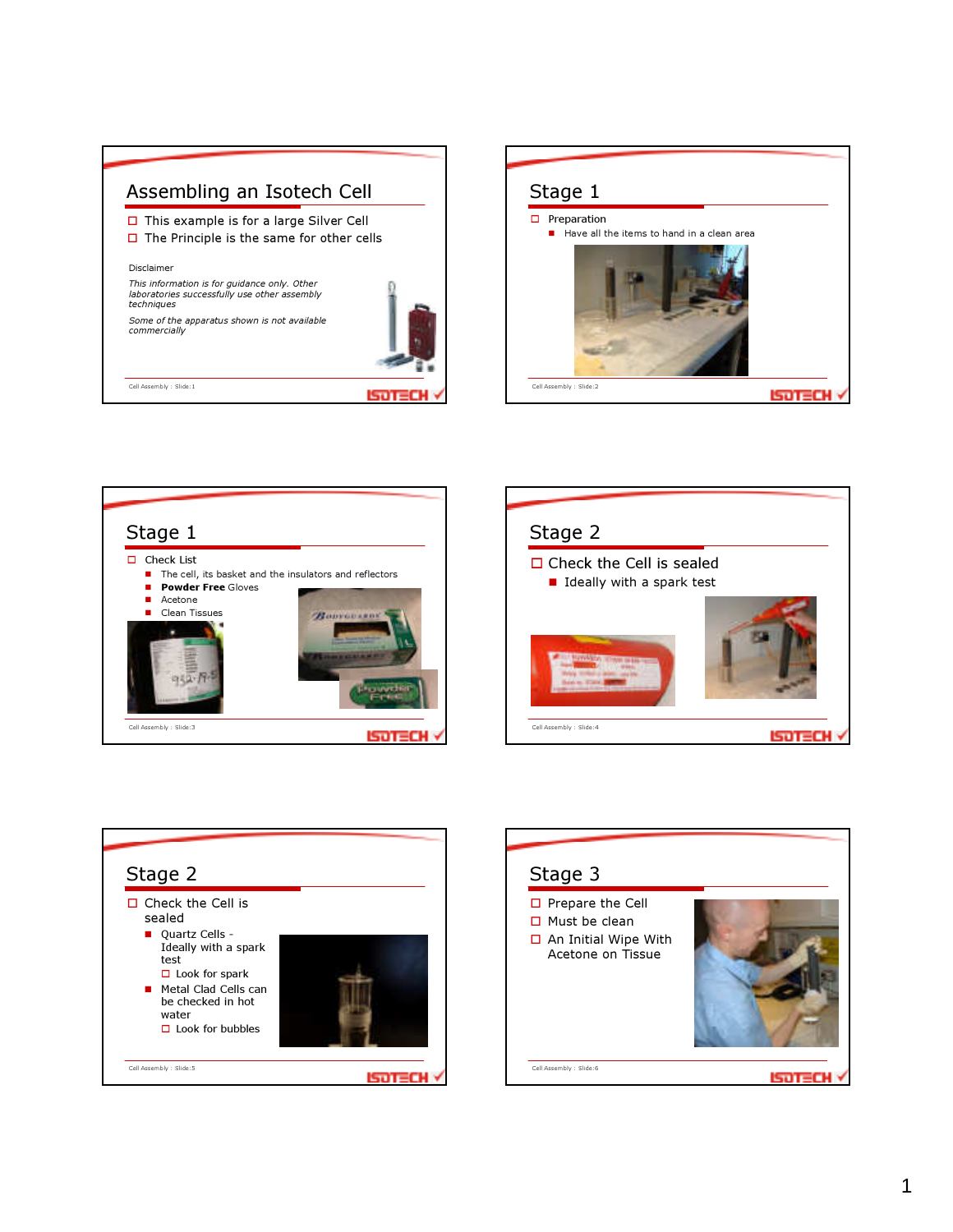









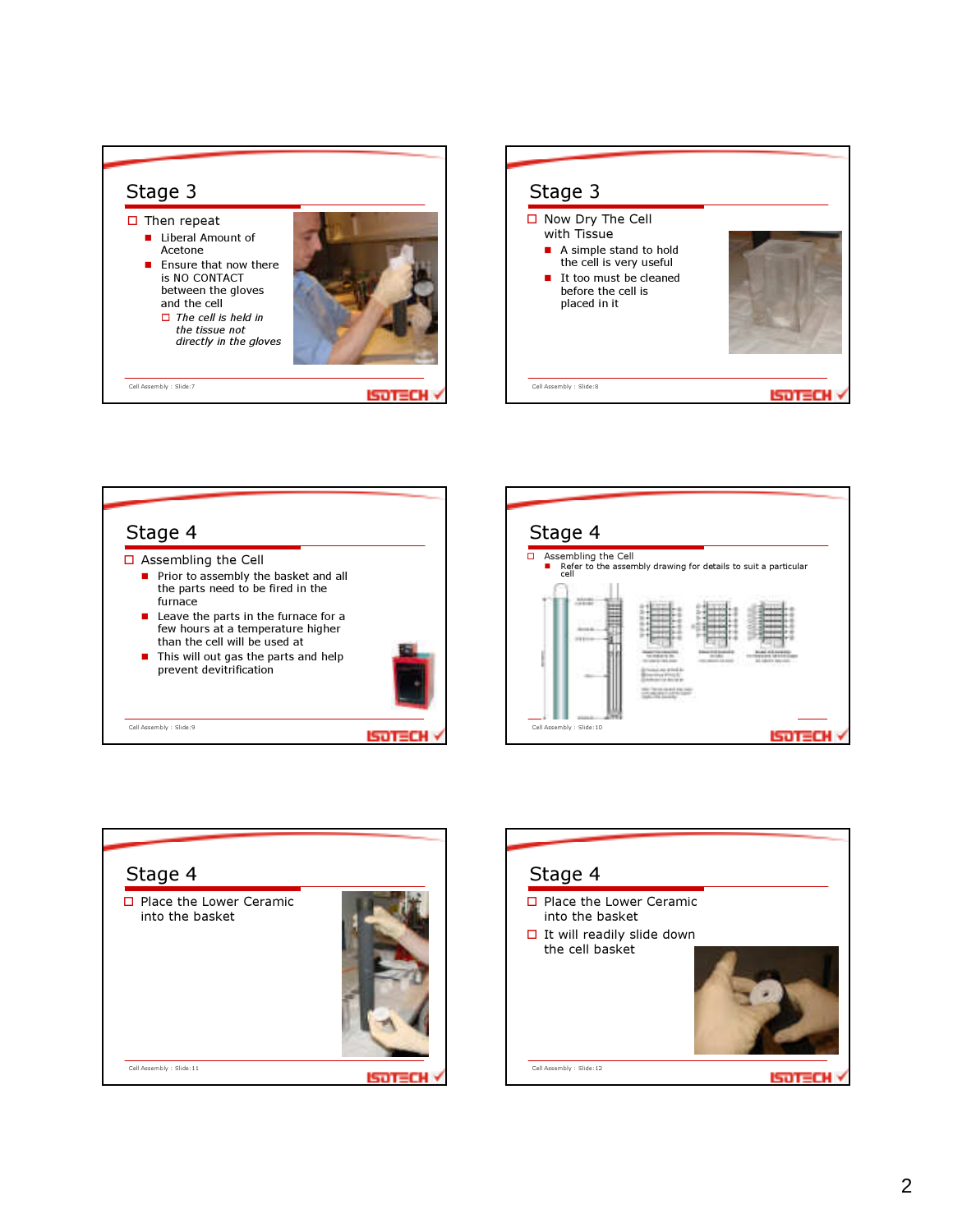









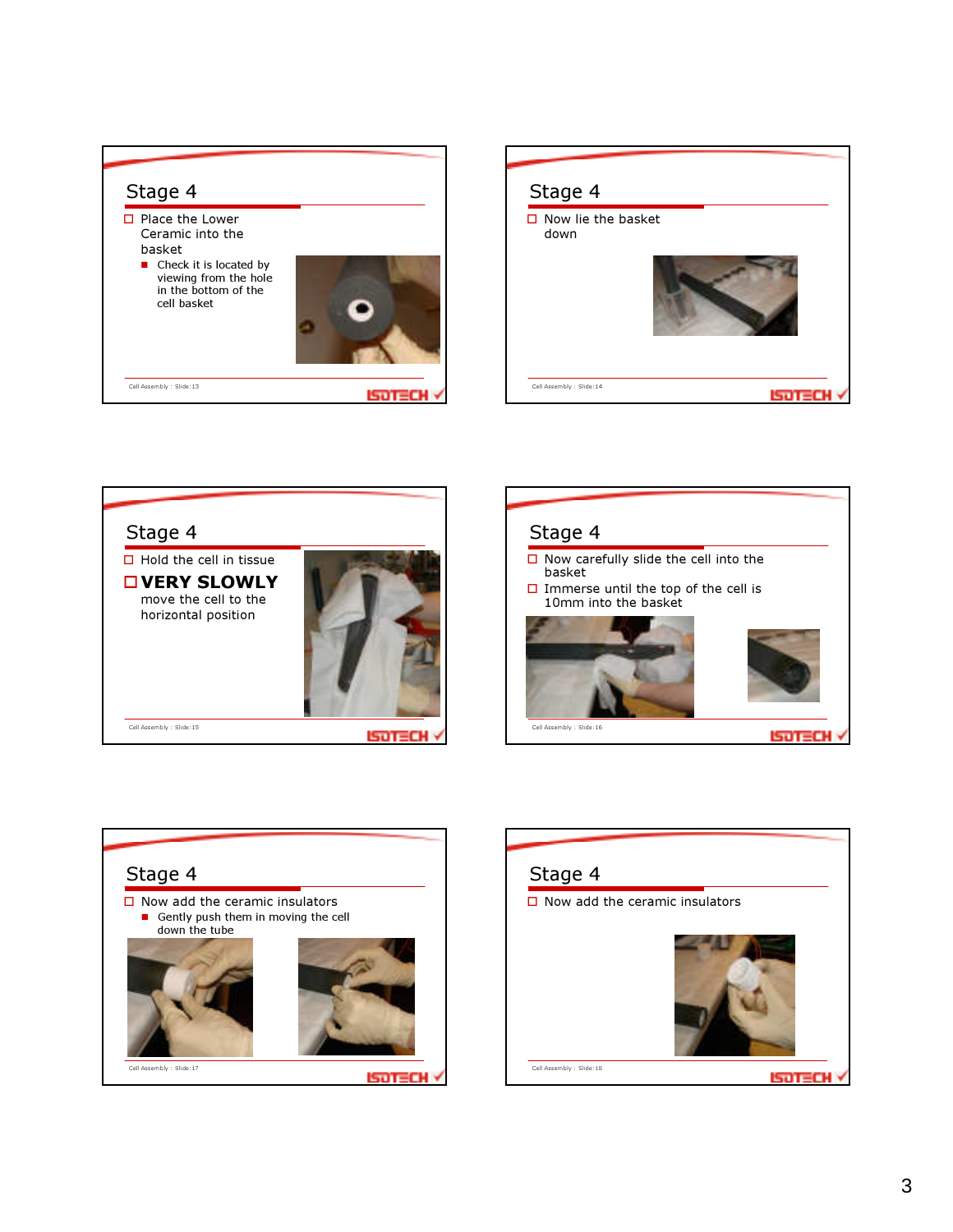## Stage 4

 $\Box$  Now add the ceramic insulators ■ Keep Adding the pieces in turn Cell Assembly : Slide:19 **ISOTECH V**